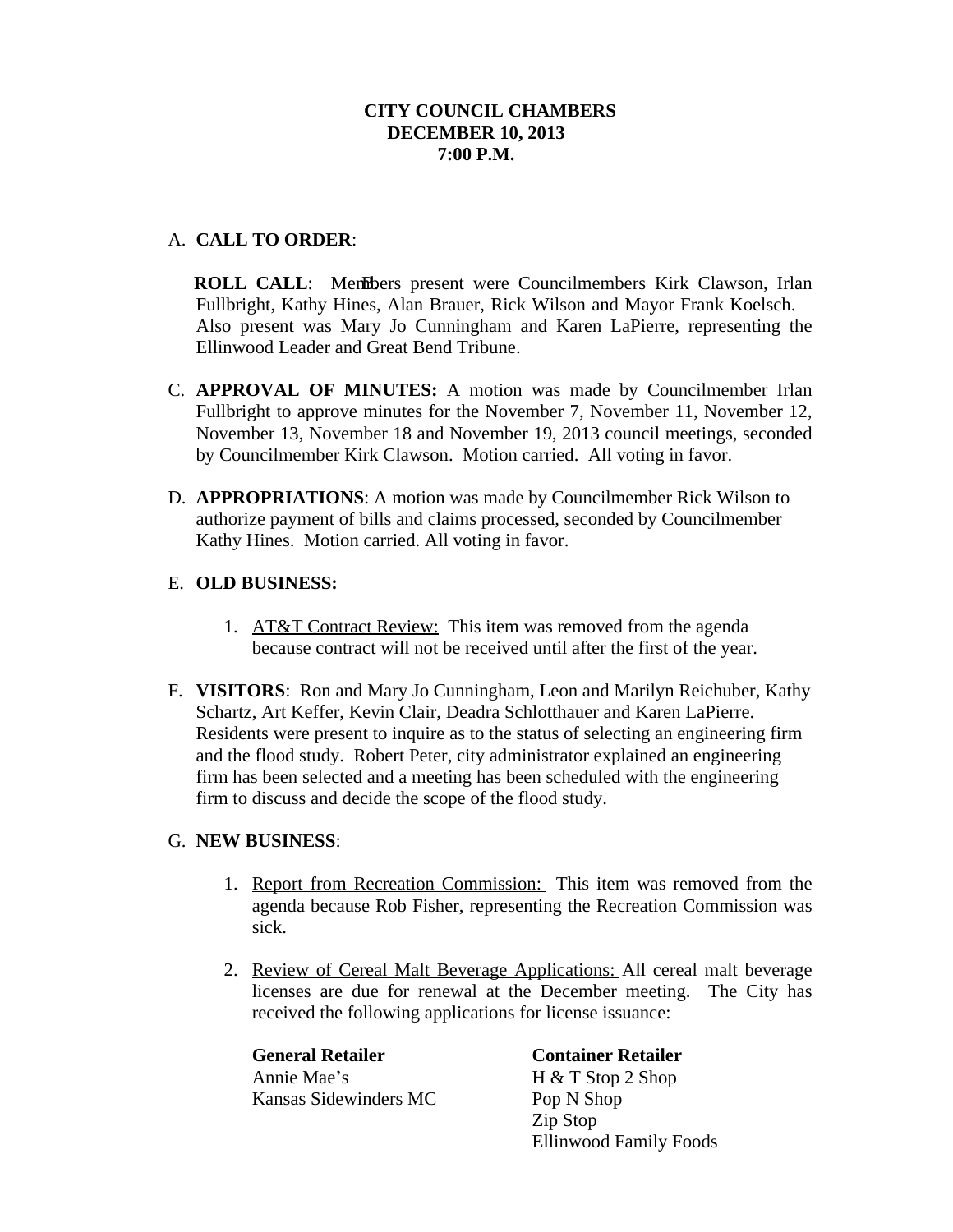#### **CITY COUNCIL CHAMBERS DECEMBER 10, 2013 7:00 P.M.**

A motion was made by Councilmember Kathy Hines to approve the cereal malt beverage licenses for the year 2014, seconded by Councilmember Kirk Clawson. Motion carried. All voting in favor.

3. Audit Proposal: Presented to council was a proposal from Adams, Brown, Beran & Ball to perform the city audit for the years 2013, 2014 and 2015.

A motion was made by Councilmember Rick Wilson to accept the proposal from Adams, Brown, Beran & Ball, Chtd for a fee of \$9,785 for 2013, \$10,080 for 2014 and \$10,380 for 2015. Councilmember Irlan Fullbright seconded the motion. Motion carried. All voting in favor.

4. Ordinance Increasing Ambulance Rates: Presented to council for review was Ordinance 2013-4, regarding fees for ambulance services. As Medicare and Medicaid change their approved ambulance fee schedules, it is necessary that ambulance services also modify their fee schedules as well. In addition to the rate increase, staff recommends that as a policy the City utilize the same rate as approved by Medicare for all uninsured users.

A motion was made by Councilmember Kathy Hines to approve Ordinance 2013-4, an ordinance amending Chapter 6, Article 7, Section 7- 601 of the Ellinwood municipal code regarding fees for ambulance service, seconded by Councilmember Irlan Fullbright. Motion carried. All voting in favor.

5. Resolution for EMS Contribution: The City of Ellinwood ambulance department was the recipient of a bequest of savings bonds from the Estate of Vivian Archer. Presented to council for review was Resolution 121013, a resolution authorizing execution of request for payment of United States savings bonds.

A motion was made by Councilmember Kathy Hines to approve Resolution 121013, authorizing execution of request for payment of United States savings bonds, seconded by Councilmember Kirk Clawson. Motion carried. All voting in favor.

6. RICE Upgrades Costs: At the October 8, 2013 meeting, city council made a motion to allow Robert Peter to negotiate for the best possible cost to bring the OP engine, rather than the Worthington engine, into compliance not to exceed \$111,000. The total cost for the RICE upgrade was determined to be \$114,975.